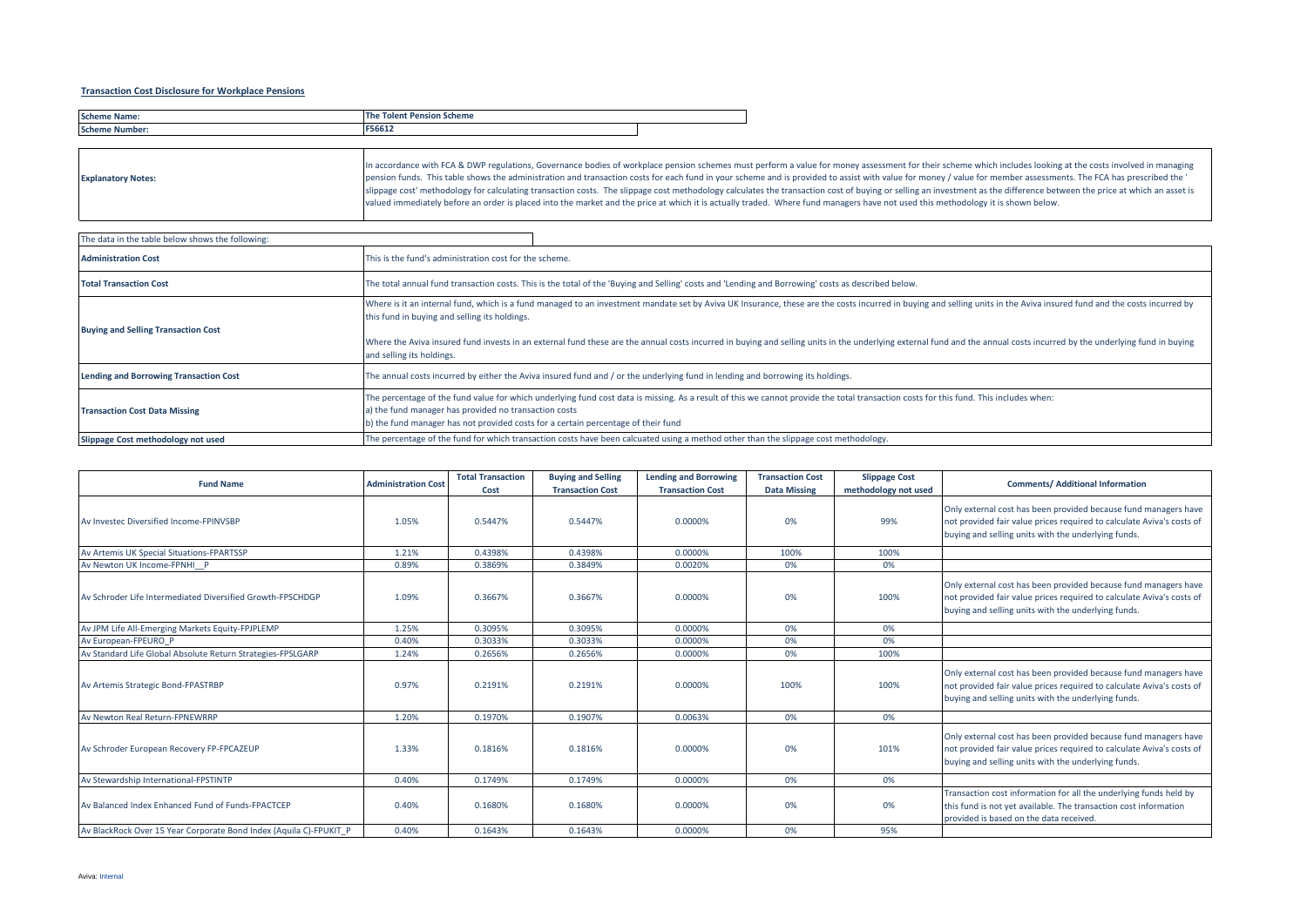| <b>Fund Name</b>                                                     | <b>Administration Cost</b> | <b>Total Transaction</b><br>Cost | <b>Buying and Selling</b><br><b>Transaction Cost</b> | <b>Lending and Borrowing</b><br><b>Transaction Cost</b> | <b>Transaction Cost</b><br><b>Data Missing</b> | <b>Slippage Cost</b><br>methodology not used | <b>Comments/ Additional Information</b>                                                                                                                                                         |
|----------------------------------------------------------------------|----------------------------|----------------------------------|------------------------------------------------------|---------------------------------------------------------|------------------------------------------------|----------------------------------------------|-------------------------------------------------------------------------------------------------------------------------------------------------------------------------------------------------|
| Av Global Equity-FPOVER P                                            | 0.43%                      | 0.1584%                          | 0.1584%                                              | 0.0000%                                                 | 0%                                             | 0%                                           |                                                                                                                                                                                                 |
| Av Newton Global Equity-FPNIG P                                      | 0.87%                      | 0.1582%                          | 0.1580%                                              | 0.0002%                                                 | 0%                                             | 0%                                           |                                                                                                                                                                                                 |
| Av Newton UK Equity-FPINC P                                          | 0.71%                      | 0.1579%                          | 0.1555%                                              | 0.0024%                                                 | 0%                                             | 0%                                           |                                                                                                                                                                                                 |
| Av Baillie Gifford Managed-FPBMAN P                                  | 0.63%                      | 0.1503%                          | 0.1503%                                              | 0.0000%                                                 | 0%                                             | 0%                                           |                                                                                                                                                                                                 |
| Av Fidelity Moneybuilder Income-FPFMBINP                             | 0.99%                      | 0.1398%                          | 0.1398%                                              | 0.0000%                                                 | 0%                                             | 0%                                           |                                                                                                                                                                                                 |
| Av Investec Cautious Managed-FPINCM P                                | 1.23%                      | 0.1303%                          | 0.1303%                                              | 0.0000%                                                 | 0%                                             | 100%                                         | Only external cost has been provided because fund managers have<br>not provided fair value prices required to calculate Aviva's costs of<br>buying and selling units with the underlying funds. |
| Av Cautious Index Fund of Funds-FPCAUI P                             | 0.42%                      | 0.1197%                          | 0.1197%                                              | 0.0000%                                                 | 0%                                             | 0%                                           | Transaction cost information for all the underlying funds held by<br>this fund is not yet available. The transaction cost information<br>provided is based on the data received.                |
| Av Invesco Perpetual High Income-FPIPHI_P                            | 1.32%                      | 0.1168%                          | 0.1168%                                              | 0.0000%                                                 | 0%                                             | 0%                                           |                                                                                                                                                                                                 |
| Av Newton Multi-Asset Balanced-FPBAL P                               | 0.71%                      | 0.1128%                          | 0.1099%                                              | 0.0029%                                                 | 0%                                             | 0%                                           |                                                                                                                                                                                                 |
| Av Cautious Fund of Funds-FPCMM P                                    | 0.40%                      | 0.1103%                          | 0.1103%                                              | 0.0000%                                                 | 0%                                             | 0%                                           | Transaction cost information for all the underlying funds held by<br>this fund is not yet available. The transaction cost information<br>provided is based on the data received.                |
| Av Pre-retirement Fixed Interest-FPANNP P                            | 0.40%                      | 0.0933%                          | 0.0933%                                              | 0.0000%                                                 | 0%                                             | 0%                                           |                                                                                                                                                                                                 |
| Av JPM Natural Resources-FPJPNR P                                    | 1.30%                      | 0.0910%                          | 0.0910%                                              | 0.0000%                                                 | 0%                                             | 0%                                           |                                                                                                                                                                                                 |
| Av BlackRock UK Equity Index (Aquila C)-FPEQIX P                     | 0.40%                      | 0.0860%                          | 0.0788%                                              | 0.0072%                                                 | 0%                                             | 95%                                          |                                                                                                                                                                                                 |
| Av Invesco Perpetual Corporate Bond-FPIPCB P                         | 1.06%                      | 0.0801%                          | 0.0801%                                              | 0.0000%                                                 | 0%                                             | 0%                                           |                                                                                                                                                                                                 |
| Av Defensive Index Fund of Funds-FPFOFDIP                            | 0.42%                      | 0.0741%                          | 0.0741%                                              | 0.0000%                                                 | 0%                                             | 0%                                           | Transaction cost information for all the underlying funds held by<br>this fund is not yet available. The transaction cost information<br>provided is based on the data received.                |
| Av Baillie Gifford Japanese-FPBGJAPP                                 | 0.88%                      | 0.0657%                          | 0.0657%                                              | 0.0000%                                                 | 0%                                             | 0%                                           |                                                                                                                                                                                                 |
| Av Cautious Managed-FPCAUM P                                         | 0.40%                      | 0.0640%                          | 0.0640%                                              | 0.0000%                                                 | 0%                                             | 0%                                           |                                                                                                                                                                                                 |
| Av Baillie Gifford American FP-FPBGNAMP                              | 0.87%                      | 0.0633%                          | 0.0633%                                              | 0.0000%                                                 | 0%                                             | 0%                                           |                                                                                                                                                                                                 |
| Av BlackRock (30:70) Currency Hedged Global Equity (Aq C)-FPBRCHGP   | 0.40%                      | 0.0604%                          | 0.0597%                                              | 0.0007%                                                 | 0%                                             | 97%                                          |                                                                                                                                                                                                 |
| Av Balanced Fund of Funds-FPBALM P                                   | 0.40%                      | 0.0592%                          | 0.0592%                                              | 0.0000%                                                 | 0%                                             | 0%                                           | Transaction cost information for all the underlying funds held by<br>this fund is not yet available. The transaction cost information<br>provided is based on the data received.                |
| Av North American-FPNAM P                                            | 0.40%                      | 0.0565%                          | 0.0565%                                              | 0.0000%                                                 | 0%                                             | 0%                                           |                                                                                                                                                                                                 |
| Av Managed-FPMANA P                                                  | 0.40%                      | 0.0553%                          | 0.0553%                                              | 0.0000%                                                 | 0%                                             | 0%                                           |                                                                                                                                                                                                 |
| Av Balanced Index Fund of Funds-FPBALI P                             | 0.42%                      | 0.0488%                          | 0.0488%                                              | 0.0000%                                                 | 0%                                             | 0%                                           | Transaction cost information for all the underlying funds held by<br>this fund is not yet available. The transaction cost information<br>provided is based on the data received.                |
| Av BlackRock Over 15 Year Gilt Index (Aquila C)-FPILGXAP             | 0.40%                      | 0.0476%                          | 0.0349%                                              | 0.0127%                                                 | 0%                                             | 97%                                          |                                                                                                                                                                                                 |
| Av Stewardship Income-FPSTIN P                                       | 0.40%                      | 0.0439%                          | 0.0439%                                              | 0.0000%                                                 | 0%                                             | 0%                                           |                                                                                                                                                                                                 |
| Av Baillie Gifford UK Equity Core FP-FPUKEQAP                        | 0.70%                      | 0.0394%                          | 0.0394%                                              | 0.0000%                                                 | 0%                                             | 0%                                           |                                                                                                                                                                                                 |
| Av Index Linked-FPIDXL P                                             | 0.40%                      | 0.0361%                          | 0.0361%                                              | 0.0000%                                                 | 0%                                             | 0%                                           |                                                                                                                                                                                                 |
| Av Stewardship-FPSTEW P                                              | 0.42%                      | 0.0275%                          | 0.0275%                                              | 0.0000%                                                 | 0%                                             | 0%                                           |                                                                                                                                                                                                 |
| Av BlackRock World (Ex-UK) Equity Index (Aquila C)-FPOSEQDP          | 0.40%                      | 0.0202%                          | 0.0177%                                              | 0.0025%                                                 | 0%                                             | 97%                                          | Only external cost has been provided because fund managers have<br>not provided fair value prices required to calculate Aviva's costs of<br>buying and selling units with the underlying funds. |
| Av BlackRock Pacific Rim Equity Index (Aquila C)-FPBGIPRP            | 0.40%                      | 0.0187%                          | 0.0187%                                              | 0.0000%                                                 | 0%                                             | 97%                                          | Only external cost has been provided because fund managers have<br>not provided fair value prices required to calculate Aviva's costs of<br>buying and selling units with the underlying funds. |
| Av Baillie Gifford International-FPINT P                             | 0.64%                      | 0.0144%                          | 0.0144%                                              | 0.0000%                                                 | 0%                                             | 0%                                           |                                                                                                                                                                                                 |
| Av BlackRock Over 5 Year Index-Linked Gilt Index (Aquila C)-FPILGX P | 0.40%                      | 0.0125%                          | 0.0029%                                              | 0.0096%                                                 | 0%                                             | 96%                                          | Only external cost has been provided because fund managers have<br>not provided fair value prices required to calculate Aviva's costs of<br>buying and selling units with the underlying funds. |
| Av BNY Mellon Long Term Global Equity-FPBNLTGP                       | 1.08%                      | 0.0103%                          | 0.0073%                                              | 0.0030%                                                 | 0%                                             | 0%                                           |                                                                                                                                                                                                 |
| Av Fixed Interest-FPFINT P                                           | 0.42%                      | 0.0085%                          | 0.0085%                                              | 0.0000%                                                 | 0%                                             | 0%                                           |                                                                                                                                                                                                 |
| Av Pacific Basin-FPPACI P                                            | 0.40%                      | 0.0085%                          | 0.0085%                                              | 0.0000%                                                 | 0%                                             | 0%                                           |                                                                                                                                                                                                 |